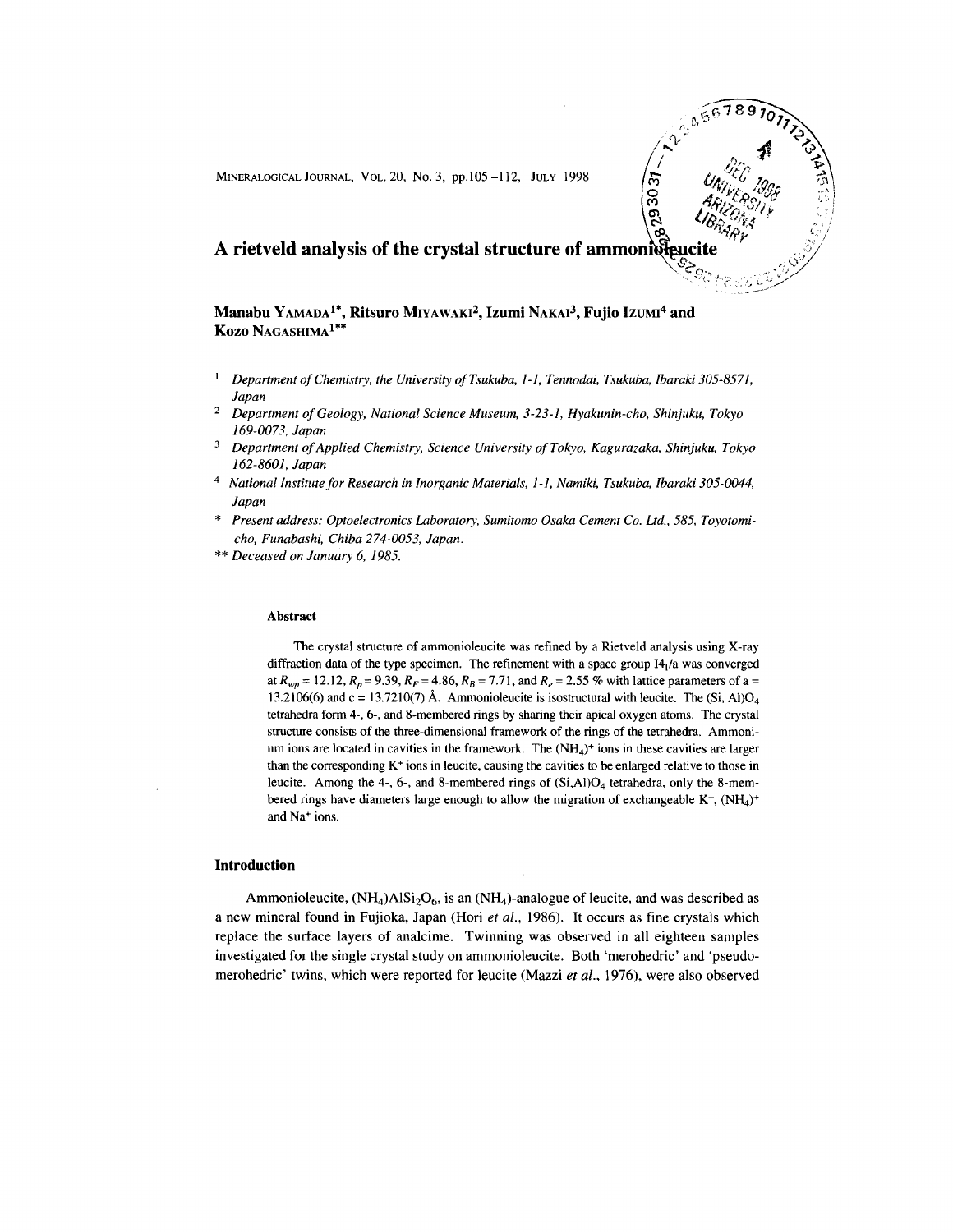for ammonioleucite. Such complex twinning makes it difficult to obtain the correct intensity data on individual reflections in an X-ray diffraction examination. Therefore, the present authors conducted the crystal structure analysis of ammonioleucite by using a Rietveld refinement technique, which is free from the problem of twinning.

## **Data Collection**

The sample of ammonioleucite is a part of the type specimen from Tatarazawa, Fujioka, Japan (Hori *et al.,* 1986). The sample was carefully separated from the associated minerals such as analcime and dolomite under a binocular microscope. The sample was ground in an agate mortar, and the powdered sample was placed on an X-ray non-reflection specimen holder made of a quartz plate. The powder X-ray diffraction data were collected on a RIGAKU RAD -II B diffractometer, with graphite monochromatized  $CuK\alpha$  radiation from a conventional X-ray tube operated at  $40kV - 20mA$ . The intensity data were collected by  $\theta$ -2 $\theta$  step scanning (40 s per step and 0.02° step width) in the range of  $5 \leq 2\theta \leq 90^{\circ}$ . The slits used in the measurement were: divergence slit =  $1/2^{\circ}$ , Receiving slit = 0.15 mm, and antiscatter slit =  $1/2^{\circ}$ .

#### **Rietveld** Analysis

The Rietveld analysis was carried out on the basis of the experimental chemical formula of ammonioleucite:  $(NH_4,K)_{0.869}Al_{0.89}2Si_{2,115}O_6$  (Hori *et al.*, 1986). A Rietveld refinement program "RIETAN, ver. 2.5" (Izumi, 1983) was used in the analysis. The atomic parameters of leucite (Mazzi *et al.,* 1976) were used as the initial parameters for refinement. The distribution of aluminum and silicon atoms in the tetrahedral  $(T)$  site was assumed to be disordered, and the Al/Si ratio was fixed at 0.892/2.115, which is in accordance with the above chemical formula. The scattering factor for the T sites was represented by a virtual scatter with the Al/Si ratio. The scattering factor of nitrogen was used for the ammonium ion. The relative NH<sub>4</sub>/K ratio was refined with the following constraint: NH<sub>4</sub> + K = 0.869. The thermal parameter of the K atom was assumed to be equal to the N atom. The occupancy factors of the  $NH<sub>4</sub>$  and K ions and their thermal parameters were refined through a consecutive analysis. The zero-point shift of the counter was also refined. Preferred orientation correction was made, but no significant improvement of the *R* factors was observed, and hence the correction was neglected. During the refinement, the (Si,AI)-O interatomic distance was constrained to be 1.65 $\pm$ 0.1Å, which is the expected (Si,AI)-O distance calculated for the Al/Si ratio by the method of Jones (1968). In the first step of refinement, all isotropic thermal parameters and occupancy parameters were fixed at the initial values, and atomic coordinates were refined. After the convergence of the atomic coordinates, the thermal and occupancy parameters for the ammonium (N) site were refined.

The refinement was converged at  $R_{wp}$ = 12.12,  $R_p$ = 9.39,  $R_f$ = 4.86,  $R_B$ = 7.71, and  $R_e$ =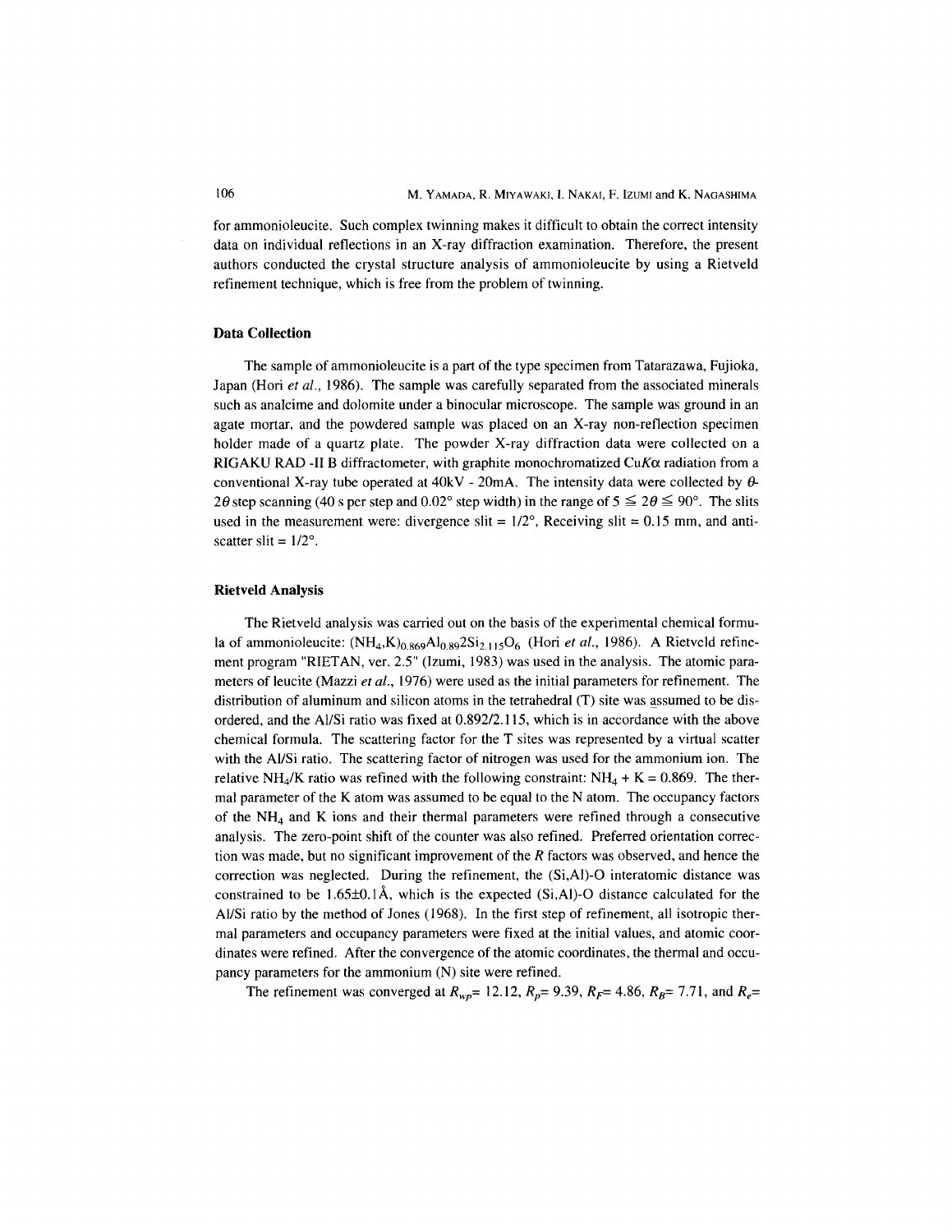

FIG. I. Result of Rietveld analysis for ammonioleucite. Observed and calculated diffraction profiles are shown as dots and as a line, respectively. Short bars indicate Bragg angles, and  $\Delta Y$  indicates the difference between the observed and calculated intensities.

| Allilluluuttuutte, |           |           |           |                 |  |  |
|--------------------|-----------|-----------|-----------|-----------------|--|--|
| Atom               | X         | y         | z         | B eq. $(\AA^2)$ |  |  |
| N                  | 0.358(2)  | 0.368(1)  | 0.112(2)  | 6.5(1)          |  |  |
| T(1)               | 0.0632(8) | 0.395(1)  | 0.1672(9) | 0.960           |  |  |
| T(2)               | 0.1668(8) | 0.6115(8) | 0.125(1)  | 0.89            |  |  |
| T(3)               | 0.390(1)  | 0.6418(9) | 0.0872(8) | 0.97            |  |  |
| O(1)               | 0.124(2)  | 0.304(2)  | 0.111(2)  | 2.37            |  |  |
| O(2)               | 0.106(1)  | 0.507(1)  | 0.126(2)  | 2.32            |  |  |
| O(3)               | 0.130(2)  | 0.663(1)  | 0.2246(9) | 1.82            |  |  |
| O(4)               | 0.125(1)  | 0.670(1)  | 0.0310(7) | 1.88            |  |  |
| O(5)               | 0.2921(8) | 0.583(1)  | 0.124(2)  | 1.99            |  |  |
| O(6)               | 0.482(1)  | 0.627(1)  | 0.162(1)  | 1.87            |  |  |
|                    |           |           |           |                 |  |  |

TABLE 1. Atomic coordinates and thermal parameters for Ammonioleucite.

 $\overline{\mathbf{r}}$  Thermal neuronators aver \* Thermal parameeters except for N were not refined and values reported for leucite were used in the calculation.

2.55 % with lattice parameters of  $a = 13.2106(6)$  and  $c = 13.7210(7)$ Å. The fitting result is shown in Figure I. The final atomic parameters are given in Table I.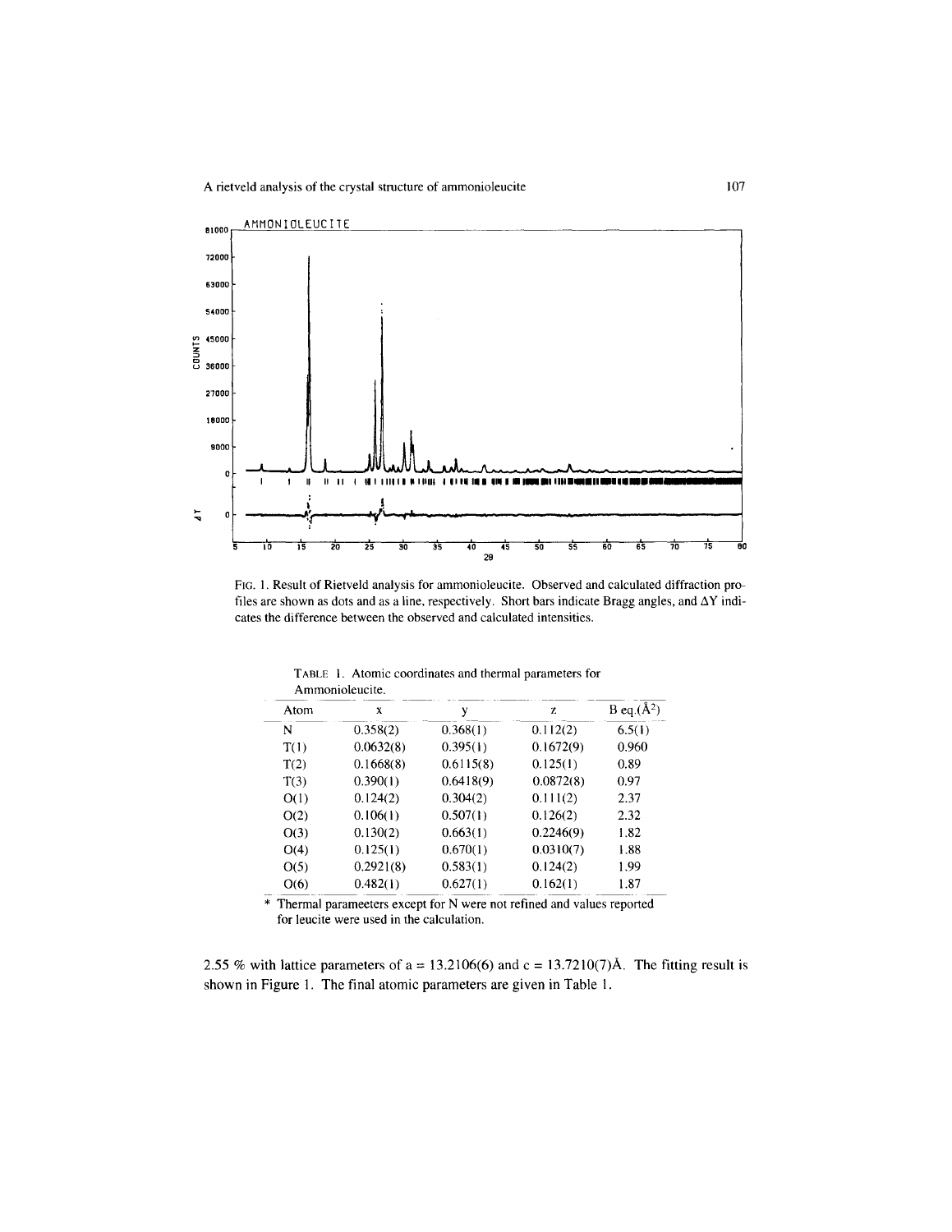# **Description and Discussion of Structure**

The final occupancy parameter at the ammonium site is 0.53(2)-  $[NH<sub>4</sub>] + 0.34(2)K$ . In the mineralogical description of ammonioleucite (Hori *et al..* 1986), we found that accurate analysis of the  $NH<sub>4</sub>$  ion in the mineral was difficult given the limited amount of the sample available and the unavoidable contamination by the associate minerals. Because the possibility of contamination of the  $NH<sub>4</sub>$  ion could not be fully precluded by a bulk chemical analysis, the present analysis has been undertaken to provide further experimental evidence of the existence of



FIG. 2. The crystal structure of ammonioleucite. A view of a half of the unit cell  $(0 < z < 0.5)$  along the c axis.

the  $NH<sub>4</sub>$  ion in this new mineral. This is another reason why a structure analysis was performed.

Figure 2 illustrates the crystal structure of ammonioleucite *(ORTE? II,* Johnson, 1976). Interatomic distances and bond angles were calculated by a computer program known as *UMBADTEA* (Finger, 1968), and are listed in Table 2. It was confirmed that ammonioleucite is isostructural with leucite (tetragonal low temperature phase). The crystal structure of ammonioleucite consists of a three-dimensional framework made of the  $(Si, A)O<sub>4</sub>$ tetrahedra. The  $(Si, A)O<sub>4</sub>$  tetrahedra share their apical oxygen atoms to form 4-, 6-, and 8membered rings. Average (Si,AI)-O distances at the tetrahedral sites are 1.64, 1.63, and 1.62 A for the TI, T2, and T3 sites, respectively. They are slightly shorter than the expected value of 1.65 Å, whereas those distances for leucite (1.643, 1.656 and 1.656Å) are in a good agreement with the expected value of 1.656 A (Mazzi *et al.,* 1976). The ammonium ion is located in a cavity of the framework. It is surrounded by 6 oxygen atoms at distances of 2.98–3.25 Å and the other three oxygen atoms located at 3.55 Å. The coordination number of the potassium atom in leucite (Mazzi *et al.,* 1976) was described as 6 + 6, and inner and outer K-O distances were in the ranges of 2.956 - 3.004 and 3.506 - 3.759 A, respectively. In the same manner, the coordination number of the ammonium ion in ammonioleucite can be expressed as  $6 + 7$  or  $6 + 3 + 4$ , with four additional oxygen atoms located between 3.81 and 3.93 Afrom the ammonium ion (Table 2). However, the interatomic distance exceeding 3.8 Å is too long for the  $(NH_4)$ -O bond. The mean  $(NH_4)$ -O distance of 3.17 Å for the six closest oxygen atoms is longer than the corresponding mean K-O distance of  $3.014 \text{ Å}$  in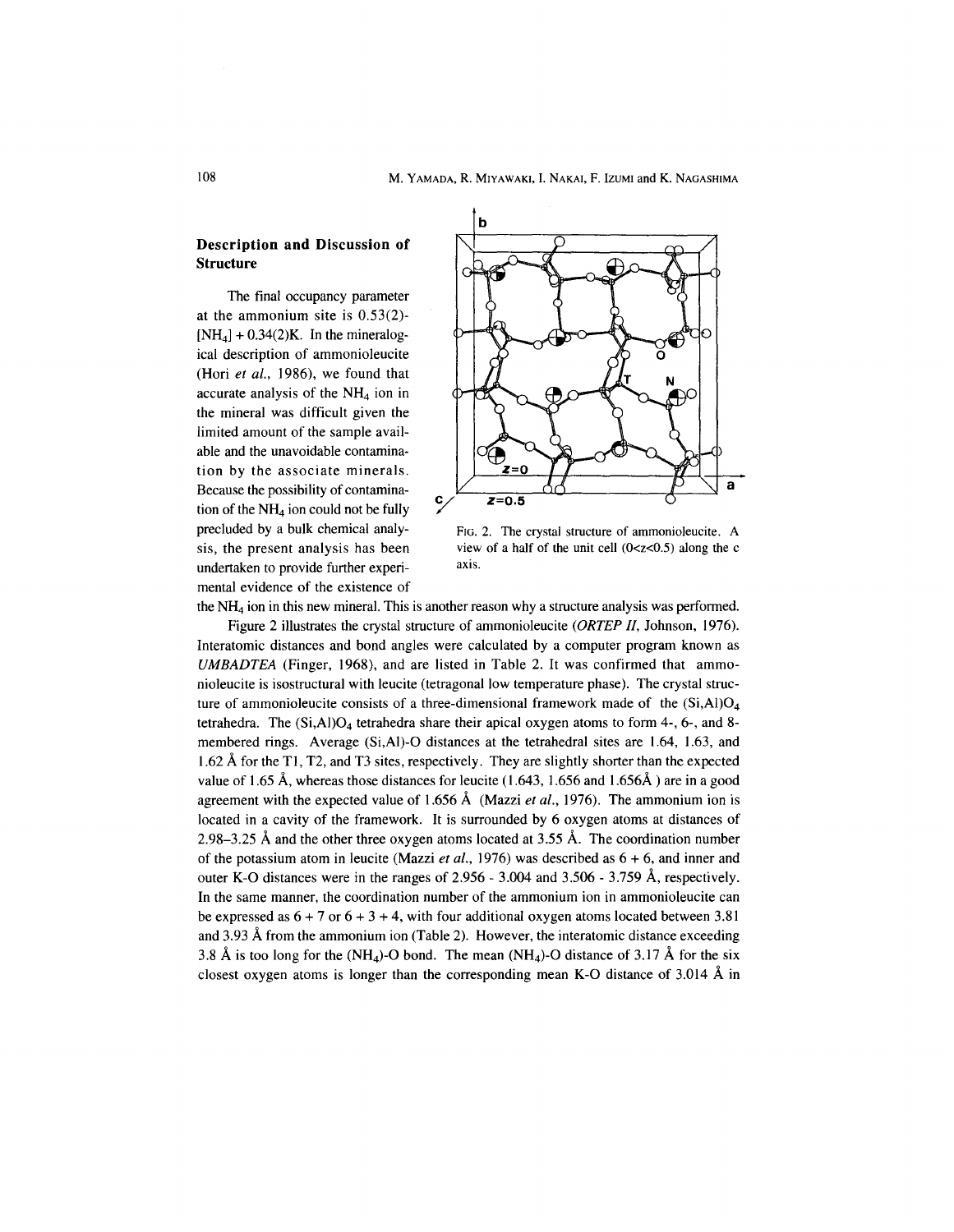A rietveld analysis of the crystal structure of ammonioleucite

TABLE 2. Interatomic distances  $(\hat{A})$  and angles (0) for Ammonioleucite

|                                                   | <i><b>IMMIDI</b></i> |                            |                                                    |                          |          |
|---------------------------------------------------|----------------------|----------------------------|----------------------------------------------------|--------------------------|----------|
| N-polyhedron                                      |                      |                            |                                                    |                          |          |
| $N_i$ -O(1).                                      | 3.20(4)              | $N_i$ -O(1) <sub>iii</sub> | 3.61(4)                                            | $N_i$ -O(2) <sub>i</sub> | 3.81(3)  |
| $-O(2)vi$                                         | 3.25(2)              | $-O(3)vi$                  | 3.56(3)                                            | $-O(2)_{ii}$             | 3.93(4)  |
| $-O(3)_{\text{vii}}$                              | 3.25(3)              | $-O(5)_{iv}$               | 3.49(4)                                            | $-O(3)iv$                | 3.89(3)  |
| $-O(4)_{\text{vii}}$                              | 3.28(3)              | mean                       | 3.55 <sub>3</sub>                                  | $-O(6)_{i}$              | 3.86(2)  |
| $-O(5)_{i}$                                       | 2.98(2)              |                            |                                                    | mean                     | $3.89_3$ |
| $- O(6)_{\text{iv}}$                              | 3.06(3)              |                            |                                                    |                          |          |
| mean                                              | 3.17                 |                            |                                                    |                          |          |
| $T(1)$ -tetrahedron                               |                      |                            |                                                    |                          |          |
| $T(1)_i$ -O(1) <sub>i</sub>                       | 1.64(3)              |                            | $O(1)_{i}$ -T(1) <sub>i</sub> -O(1) <sub>ii</sub>  |                          | 103(2)   |
| $-O(1)_{ii}$                                      | 1.62(3)              |                            |                                                    | $-O(2)_{i}$              | 109(1)   |
| $-O(2)_{i}$                                       | 1.68(2)              |                            |                                                    | $-O(4)_{iii}$            | 106(1)   |
| $-O(4)$ iii                                       | 1.60(2)              |                            | $O(1)_{ii} - T(1)_{i} - O(2)_{i}$                  |                          | 113(1)   |
| mean                                              | 1.63 <sub>5</sub>    |                            |                                                    | $-O(4)_{iii}$            | 110(1)   |
|                                                   |                      |                            | $O(2)_{i}$ -T(1) <sub>i</sub> -O(4) <sub>iii</sub> |                          | 115(1)   |
| T(2)-tetrahedron                                  |                      |                            |                                                    |                          |          |
| $T(2)_i$ -O(2) <sub>i</sub>                       | 1.60(2)              |                            | $O(2)_{i} - T(2)_{i} - O(3)_{i}$                   |                          | 102(1)   |
| $-O(3)_{i}$                                       | 1.60(2)              |                            |                                                    | $-O(4)$                  | 105(1)   |
| $-O(4)_{i}$                                       | 1.60(2)              |                            |                                                    | $-O(5)$                  | 107.4(9) |
| $-O(5)_{i}$                                       | 1.70(2)              |                            | $O(3)_i-T(2)_i-O(4)_i$                             |                          | 112(1)   |
| mean                                              | 1.62 <sub>5</sub>    |                            |                                                    | $-O(5)$                  | 113(1)   |
|                                                   |                      |                            | $O(4)_{i} - T(2)_{i} - O(5)_{i}$                   |                          | 116(1)   |
| $T(3)$ -tetrahedon                                |                      |                            |                                                    |                          |          |
| $T(3)_{i}$ -O(3) <sub>iv</sub>                    | 1.60(2)              |                            | $O(3)_{iv} - T(3)_{i} - O(5)_{i}$                  |                          | 112(1)   |
| $-O(5)_{i}$                                       | 1.59(2)              |                            |                                                    | $- O(6)_{i}$             | 117(1)   |
| $- O(6)$ ;                                        | 1.60(2)              |                            |                                                    | $-O(6)$                  | 102(1)   |
| $-O(6)v$                                          | 1.68(2)              |                            | $O(5)_{iv}$ -T(3) <sub>i</sub> -O(6) <sub>i</sub>  |                          | 111(1)   |
| mean                                              | 1.61 <sub>8</sub>    |                            |                                                    | $-O(6)v$                 | 114(1)   |
|                                                   |                      |                            | $O(6)_{i} - T(3)_{i} - O(6)_{v}$                   |                          | 101(1)   |
|                                                   |                      |                            |                                                    |                          |          |
| Subscript number refer to the following positions |                      |                            |                                                    |                          |          |
| i)                                                | X                    | у                          |                                                    | z                        |          |
| ii)                                               | $1/4-y$              |                            | $1/4+x$                                            | $1/4-z$                  |          |
| iii)                                              | $3/4-y$              |                            | $1/4 + x$                                          | $1/4+z$                  |          |
| iv)                                               | $3/4+y-1$            |                            | $3/4-x$                                            | $3/4 + z - 1$            |          |
| v)                                                | $3/4+y-1$            |                            | $1/4 - x + 1$                                      | $1/4-z$                  |          |
| vi)                                               | $3/4 + y - 1$        |                            | $1/4-x$                                            | $1/4-z$                  |          |
| vii)                                              | $1/4 - y + 1$        |                            | $1/4+x$<br>$1/4-z$                                 |                          |          |

leucite (Mazzi *et ai.,* 1976). This elongation indicates an enlargement of the cavity for the ammonium (potassium) site, and is a result of the cavity's being occupied by the relatively larger ammonium ion instead of the smaller potassium ion.

The mean  $(NH_4)$ -O distance  $(3.17 \text{ Å})$  is apparently longer than those reported for  $(NH_4)P_3Be_2O_{10}$ (3.016 A) (Averbuch-Pouchot *et ai.,* 1977) and  $(NH_4)_2SiP_4O_{13}$  (2.957 A). Similarly, the mean K-O distance for leucite (3.014 A) (Mazzi *et ai.,* 1976) is longer than the distance of 2.78 A that was calculated from their effective ionic radii by adding  $1.38(K^{+})$  and  $1.40$  (O<sup>2-</sup>) Å (Shannon and Prewitt, 1969). **In** the crystal structures of both ammonioleucite and leucite, the observed  $(NH<sub>4</sub>)$ -O and K-O distances are longer than the expected values. This means that the size of the cavity where the  $(NH_4)$  and K ions reside, which is surrounded by the tight  $(Si, A)O_4$  framework, is much larger than the ideal size for  $(NH_4)$  and K ions. The relatively large thermal parameters, namely  $(6.5 \text{ Å}^2)$  for (NH4) in ammonioleucite and 4.21  $A<sup>2</sup>$  for K in leucite, suggest that these cations are loosely trapped at the cation sites in the large cavities. The  $(Si, A1)O<sub>4</sub>$  framework

structure of ammonioleucite, as well as that of leucite, is virtually identical with that of analcime (Ferraris *et aI.,* 1972). Hori *et ai.* (1986) suggested that ammonioleucite is a resultant product of the  $(NH_4,K)$  ion-exchange for the Na ion in analcime. The crystallographic site corresponding to the K and  $(NH_4)$  sites in leucite and ammonioleucite, respectively, is occupied by a water molecule in the analcime structure. A passageway is required in the framework structure for the migration of water molecules and exchangeable ions, such as  $K^+$ ,  $(NH_4)^+$ , and Na<sup>+</sup>.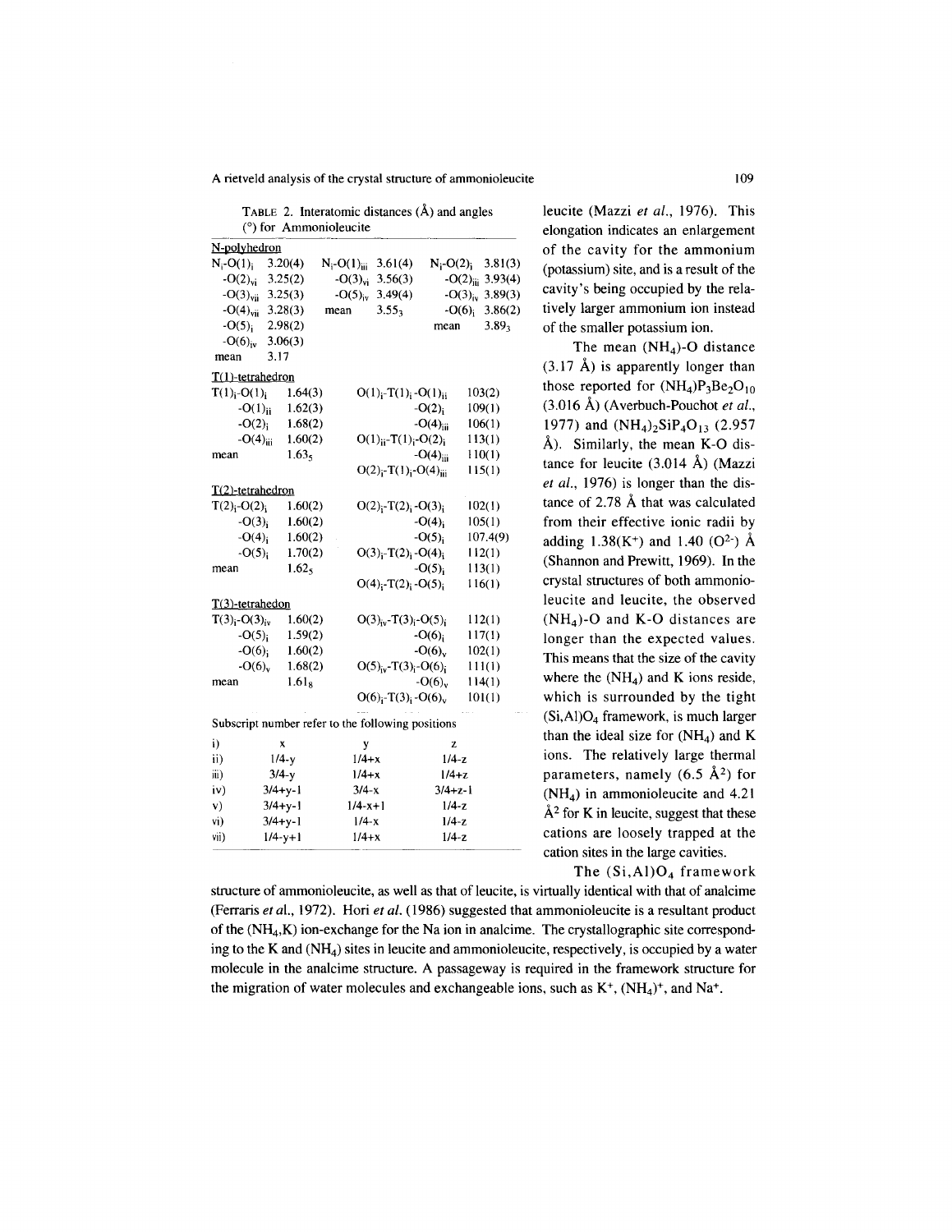

FIG. 3. The 4-membered rings of the  $(Si, A)O<sub>4</sub>$  tetrahedra in the crystal structure of ammonioleucite. The values in the arrows are interatomic distances (in  $\AA$ ) between the oxygen atoms, which define the inside diameter of the ring.



FIG. 4. The 6-membered rings of the  $(Si, A)O<sub>4</sub>$  tetrahedra in the crystal structure of ammonioleucite. The values in the arrows are interatomic distances (in  $\hat{A}$ ) between the oxygen atoms, which define the inside diameter of the ring.

As described above, the framework structure consists of the 4-,6-, and 8-membered rings of  $(Si, A)$ <sup> $O<sub>4</sub>$ </sup> tetrahedra (Figs. 3, 4, 5). The 4-membered rings (Fig. 3) and the 6-membered rings (Fig. 4) are too small to allow the passage of water molecules and exchangeable cations. All three types of 8-membered rings in the crystal structure of ammonioleucite (Fig. 5) are bent to form 'chair' type shapes. The effective inside diameters of the 8-membered rings were estimated from the O-O distances  $(4.73 - 4.82 \text{ Å})$  using the ionic radius of oxygen  $(1.40 \text{ Å})$ , and they were found to be in the range from 1.93 to 2.02 Å. These diameters are large enough for the Na<sup>+</sup> ion (0.98 Å in radius) to be transferred through the ring, but not for the K<sup>+</sup> (1.33)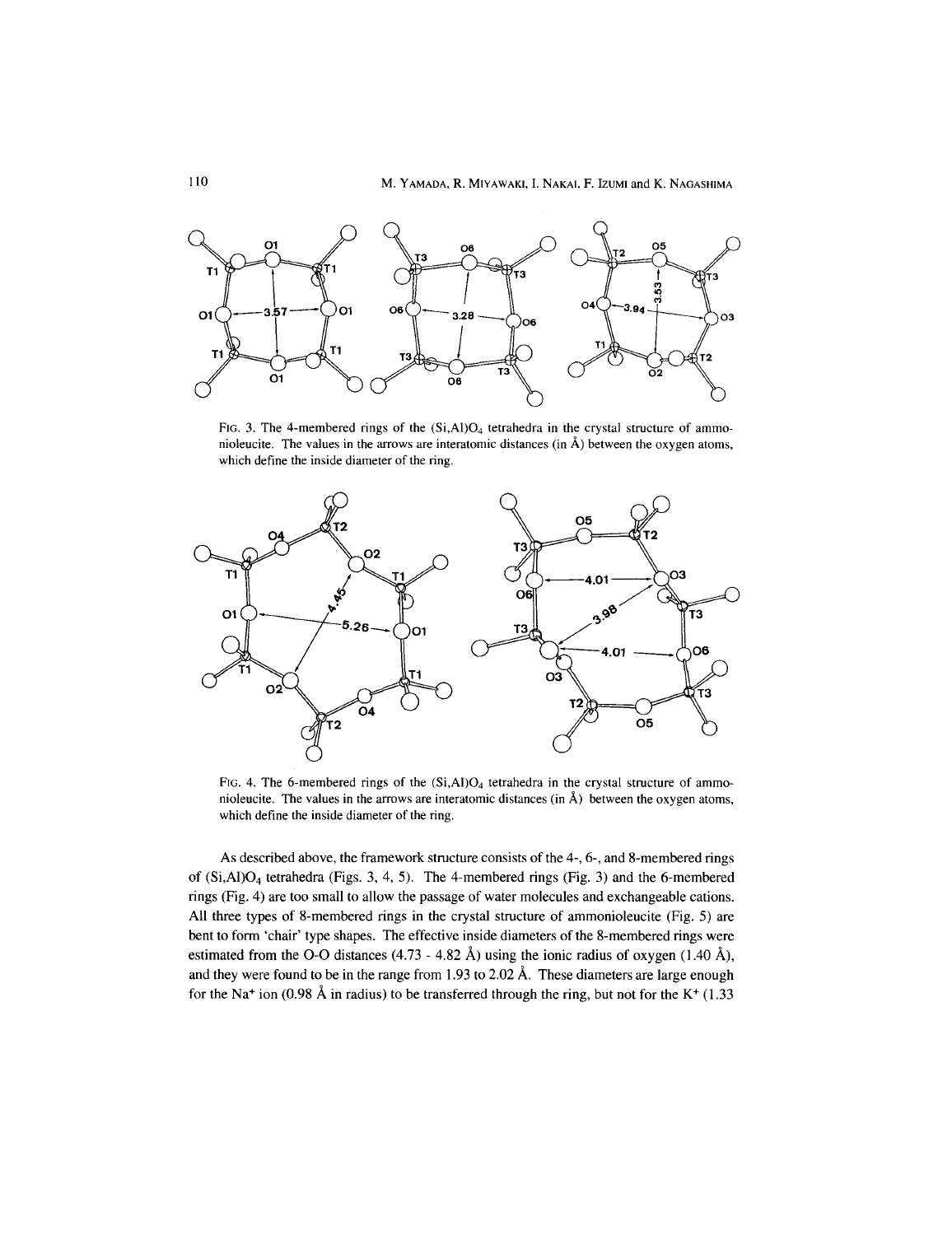

Å) and  $(NH_4)^+$  (1.43 Å) ions to be transferred at a room temperature. However, the effective inside diameter would be enlarged by increasing lattice vibration at a higher temperature. The dimensions of 8-membered rings are too narrow to allow much larger cations, *e.g.*, Cs<sup>+</sup>, to pass through. The existence of this structural feature that limits the size of exchangeable cations was confirmed by the ion exchange experiments performed under hydrothermal conditions (Barrer, 1950; Yamada, 1985); *i.e.*,  $Na^{+}$ ,  $K^{+}$ , and  $(NH_4)^{+}$  are exchangeable in the analcime-Ieucite framework, whereas Cs<sup>+</sup> is not.

**Acknowledgments-** The authors are grateful to Prof. Hajime Asano of the University of Tsukuba for his help in the X-ray measurement for Rietveld analysis. They wish to express their thanks to Dr. Hidemichi Hori for his suggestions and encouragement.

## **References**

(

AVERBUCH-POUCHOT, M. T., DURIF, A., CONIG-BoYAT, J. and GUITER, J. C. (1977) Le phosphobéryllate d'ammonium. *Acta Crystallographica,* **B33,** 203-205.

FIG. 5. The 8-membered rings of the (Si,AI)04 tetrahedra in the crystal structure of ammonioleucite. The values in the arrows are interatomic distances (in  $\hat{A}$ ) between the oxygen atoms, which define the inside diameter of the ring.